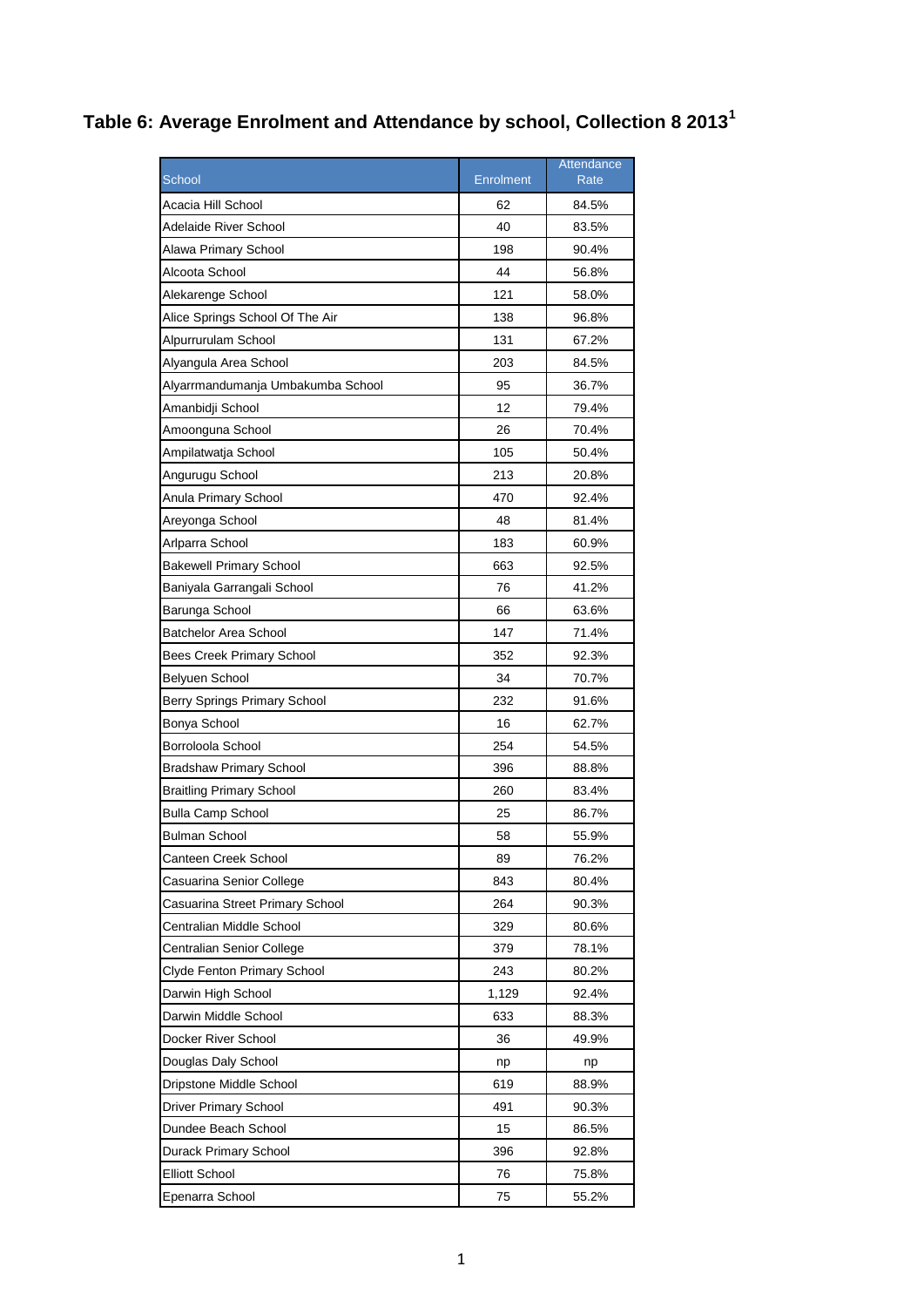|                                      |                  | Attendance  |
|--------------------------------------|------------------|-------------|
| School                               | <b>Enrolment</b> | <b>Rate</b> |
| <b>Finke School</b>                  | 44               | 66.1%       |
| Gapuwiyak School                     | 235              | 57.6%       |
| Gillen Primary School                | 280              | 88.0%       |
| Girraween Primary School             | 431              | 91.4%       |
| Gray Primary School                  | 326              | 87.0%       |
| Gunbalanya School                    | 255              | 51.5%       |
| Haasts Bluff School                  | 32               | 80.5%       |
| Harts Range School                   | 87               | 71.3%       |
| <b>Henbury School</b>                | 88               | 88.6%       |
| <b>Howard Springs Primary School</b> | 247              | 87.5%       |
| Humpty Doo Primary School            | 416              | 87.0%       |
| Imanpa School                        | 26               | 59.1%       |
| Jabiru Area School                   | 290              | 78.9%       |
| Jilkminggan School                   | 97               | 50.8%       |
| Jingili Primary School               | 342              | 91.5%       |
| Kalkaringi School                    | 147              | 58.3%       |
| Karama Primary School                | 261              | 84.9%       |
| Katherine High School                | 527              | 76.7%       |
| Katherine School Of The Air          | 224              | 95.6%       |
| Katherine South Primary School       | 397              | 88.9%       |
| Kiana School                         | 14               | 94.4%       |
| Kintore Street School                | 23               | 83.0%       |
| Lajamanu School                      | 191              | 50.7%       |
| Laramba School                       | 62               | 66.5%       |
| Larapinta Primary School             | 293              | 88.0%       |
| Larrakeyah Primary School            | 382              | 90.9%       |
| Leanyer Primary School               | 539              | 92.9%       |
| Ludmilla Primary School              | 193              | 84.7%       |
| MacFarlane Primary School            | 224              | 77.0%       |
| Malak Primary School                 | 295              | 83.0%       |
| Mamaruni School                      | 81               | 49.4%       |
| Maningrida College                   | 627              | 45.4%       |
| Manunda Terrace Primary School       | 223              | 84.9%       |
| Manyallaluk School                   | 25               | 82.3%       |
| Mataranka School                     | 53               | 85.2%       |
| Mbunghara School                     | np               | np          |
| Middle Point School                  | 26               | 84.5%       |
| Milikapiti School                    | 79               | 87.2%       |
| Milingimbi School                    | 365              | 36.7%       |
| Millner Primary School               | 230              | 87.4%       |
| Milyakburra School                   | 39               | 52.0%       |
| Minyerri School                      | 193              | 68.8%       |
| Moil Primary School                  | 338              | 86.8%       |
| Moulden Primary School               | 390              | 82.7%       |
| Mount Allan School                   | 66               | 62.8%       |
| Mulga Bore School                    | 34               | 51.7%       |
| Murray Downs School                  | 40               | 79.0%       |
| Mutitjulu School                     | 42               | 40.0%       |
|                                      |                  |             |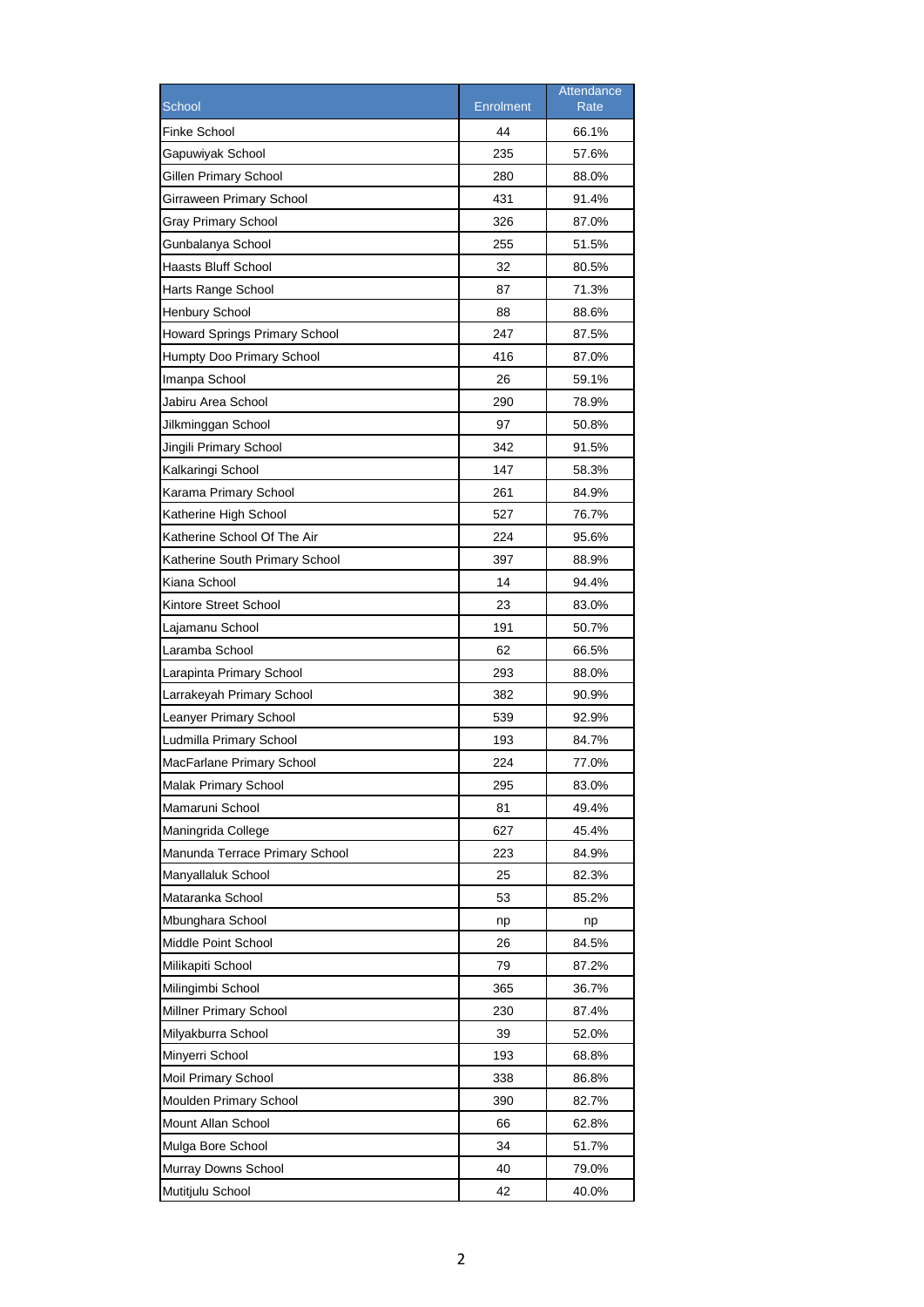|                                          |                  | Attendance |
|------------------------------------------|------------------|------------|
| School                                   | <b>Enrolment</b> | Rate       |
| Nakara Primary School                    | 506              | 92.8%      |
| Nemarluk School                          | 140              | 87.4%      |
| <b>Neutral Junction School</b>           | 13               | 68.4%      |
| Newcastle Waters School                  | np               | np         |
| Nganambala School                        | 22               | 90.9%      |
| Nganmarriyanga School                    | 132              | 53.2%      |
| Ngukurr School                           | 328              | 62.7%      |
| Nhulunbuy High School                    | 228              | 81.6%      |
| Nhulunbuy Primary School                 | 579              | 88.0%      |
| Nightcliff Middle School                 | 243              | 85.8%      |
| <b>Nightcliff Primary School</b>         | 513              | 89.6%      |
| Northern Territory Open Education Centre | 606              | 100.0%     |
| Ntaria School                            | 172              | 66.5%      |
| Numbulwar School                         | 141              | 53.0%      |
| Nyirripi School                          | 37               | 43.6%      |
| <b>Palmerston Senior College</b>         | 466              | 82.9%      |
| Papunya School                           | 96               | 58.6%      |
| Parap Primary School                     | 514              | 92.9%      |
| Peppimenarti School                      | 35               | 84.7%      |
| Pigeon Hole School                       | 27               | 74.7%      |
| Pine Creek School                        | 43               | 70.3%      |
| Pularumpi School                         | 82               | 78.9%      |
| Ramingining School                       | 266              | 50.1%      |
| Robinson River School                    | 82               | 74.2%      |
| Rockhampton Downs School                 | np               | np         |
| Rosebery Middle School                   | 608              | 84.0%      |
| Rosebery Primary School                  | 472              | 90.4%      |
| Ross Park Primary School                 | 451              | 93.5%      |
| Sadadeen Primary School                  | 232              | 78.9%      |
| Sanderson Middle School                  | 404              | 84.4%      |
| Shepherdson College                      | 575              | 46.1%      |
| <b>Stirling School</b>                   | np               | np         |
| <b>Stuart Park Primary School</b>        | 564              | 92.4%      |
| Taminmin College                         | 986              | 84.9%      |
| Tennant Creek High School                | 161              | 69.9%      |
| <b>Tennant Creek Primary School</b>      | 425              | 70.2%      |
| Timber Creek School                      | 58               | 89.5%      |
| <b>Tipperary Station School</b>          | np               | np         |
| Titjikala School                         | 21               | 66.1%      |
| Ti Tree School                           | 87               | 71.0%      |
| Urapunga School                          | 33               | 84.0%      |
| Wagaman Primary School                   | 320              | 89.1%      |
| Wallace Rockhole School                  | 26               | 58.4%      |
| Walungurru School                        | 63               | 71.5%      |
| Wanguri Primary School                   | 429              | 89.3%      |
| Warruwi School                           | 101              | 58.7%      |
| Watarrka School                          | 12               | 63.2%      |
| Watiyawanu School                        | 32               | 82.8%      |